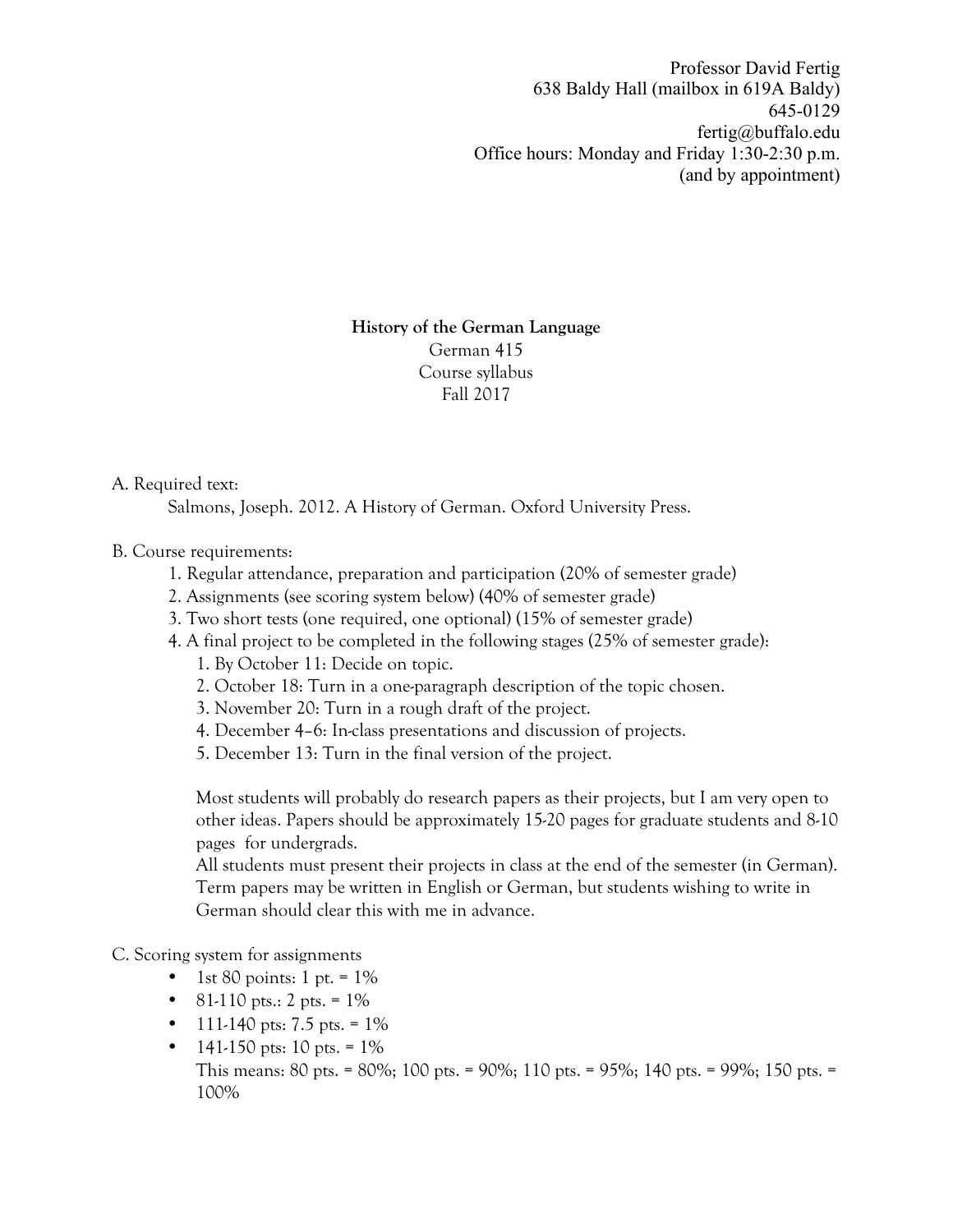| By the end of this course, students should be     | Method of assessment                        |
|---------------------------------------------------|---------------------------------------------|
| able to                                           |                                             |
| Explain how German is related to other Indo-      | test 1, branches of IE and branches of      |
| European languages and to other Germanic          | Germanic assignments                        |
| languages                                         |                                             |
| Give the approximate start and end dates of       | test 1                                      |
| the major periods in the history of the           |                                             |
| German language                                   |                                             |
| Identify the dates and achievements of major      | text 1                                      |
| historical, literary, and intellectual figures in |                                             |
| the history of German                             |                                             |
| Decipher Runic inscriptions written in the        | Runic inscriptions assignment or manuscript |
| elder futhark or Old and Middle High              | transcription assignment                    |
| German manuscripts.                               |                                             |
| Recite Old and Middle High German and/or          | Reciting assignments                        |
| Old Saxon poetry with correct pronunciation       |                                             |
| and meter                                         |                                             |
| Use etymological dictionaries to produce          | Etymology assignment                        |
| narrative accounts of the origins and histories   |                                             |
| of German words                                   |                                             |
| Use online corpora to explore frequencies of      | ANNIS assignments                           |
| use of words and collocations.                    |                                             |
| Describe key historical developments in           | test 1                                      |
| English phonology, morphology, and syntax         |                                             |
| Produce a well-researched and well-organized      | term projects                               |
| presentation and/or paper on a topic of           |                                             |
| personal interest                                 |                                             |